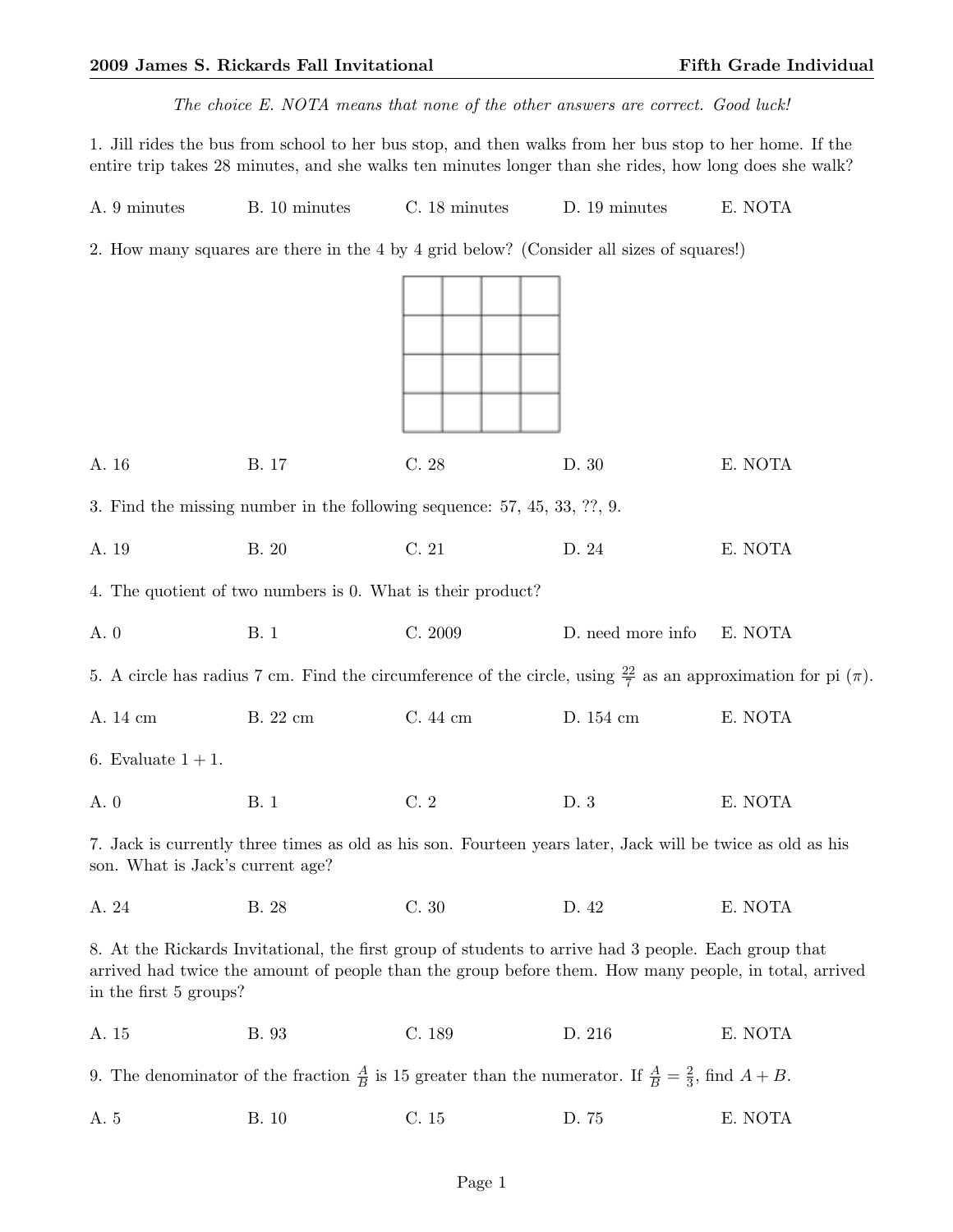| 10. Dhyan ran three laps around the soccer field. The first lap took 15% of his total time, the second lap<br>took 25% of his total time, and the third lap took 60% of his total time. If all three laps took a total of<br>10 minutes, how many seconds did it take Dhyan to run his first lap? |                                                                                                  |            |            |                                                                                                           |  |
|---------------------------------------------------------------------------------------------------------------------------------------------------------------------------------------------------------------------------------------------------------------------------------------------------|--------------------------------------------------------------------------------------------------|------------|------------|-----------------------------------------------------------------------------------------------------------|--|
| A. 1.5                                                                                                                                                                                                                                                                                            | <b>B.</b> 90                                                                                     | C. 150     | D. 360     | E. NOTA                                                                                                   |  |
| 11. Jason has 6 coins, and each coin is either a penny or a quarter. How many different amounts of<br>money could be have?                                                                                                                                                                        |                                                                                                  |            |            |                                                                                                           |  |
| A. 4                                                                                                                                                                                                                                                                                              | <b>B.</b> 5                                                                                      | C.6        | D. 7       | E. NOTA                                                                                                   |  |
|                                                                                                                                                                                                                                                                                                   | 12. The median of seven consecutive integers is 4. What is the mean of the seven integers?       |            |            |                                                                                                           |  |
| A. 4                                                                                                                                                                                                                                                                                              | <b>B.</b> 6                                                                                      | C. 7       | D. 28      | E. NOTA                                                                                                   |  |
| cities in feet?                                                                                                                                                                                                                                                                                   | 13. On a map, two cities are 34 cm apart. The map legend gives that 1 cm on the map represents a |            |            | distance of 80 meters. Using the approximation 1 meter $=$ 3.3 feet, what is the distance between the two |  |
| A. 112.2                                                                                                                                                                                                                                                                                          | B. 264                                                                                           | C. 2720    | D. 8976    | E. NOTA                                                                                                   |  |
|                                                                                                                                                                                                                                                                                                   | 14. When three times a number is added to 36, the result is 54. What is the number?              |            |            |                                                                                                           |  |
| A. 6                                                                                                                                                                                                                                                                                              | <b>B.</b> 9                                                                                      | C. 12      | D. 18      | E. NOTA                                                                                                   |  |
| 15. The Department of Transportation decides to increase the speed limit from 70 mph to 80 mph. How<br>much faster does Joe, who must travel 560 miles, arrive when driving at the new speed limit?                                                                                               |                                                                                                  |            |            |                                                                                                           |  |
| A. 1 hour                                                                                                                                                                                                                                                                                         | B. 2 hours                                                                                       | C. 7 hours | D. 8 hours | E. NOTA                                                                                                   |  |
| 16. The cost of 5 pieces of gum is equal to the cost of 2 pieces of licorice. The cost of 5 packs of gummy<br>worms is the same as 40 pieces of gum. How many pieces of licorice cost the same amount as a pack of<br>gummy worms?                                                                |                                                                                                  |            |            |                                                                                                           |  |
| A. 1                                                                                                                                                                                                                                                                                              | B. 2                                                                                             | C.4        | D. 8       | E. NOTA                                                                                                   |  |
| 17. The mean ages of 10 students is 19.5. If three of these students are 16 years old, what is the mean<br>age of the other seven students?                                                                                                                                                       |                                                                                                  |            |            |                                                                                                           |  |
| A. 19                                                                                                                                                                                                                                                                                             | B. 19.5                                                                                          | C. 21      | D. 24.5    | E. NOTA                                                                                                   |  |
| 18. Compute $567 \times 432$ .                                                                                                                                                                                                                                                                    |                                                                                                  |            |            |                                                                                                           |  |
| A. 24494                                                                                                                                                                                                                                                                                          | B. 234871                                                                                        | C. 244944  | D. 345055  | E. NOTA                                                                                                   |  |
| 19. A square has area 8 times its side length. What is the area of the square?                                                                                                                                                                                                                    |                                                                                                  |            |            |                                                                                                           |  |
| A. 8                                                                                                                                                                                                                                                                                              | B. 36                                                                                            | C.56       | D. 64      | E. NOTA                                                                                                   |  |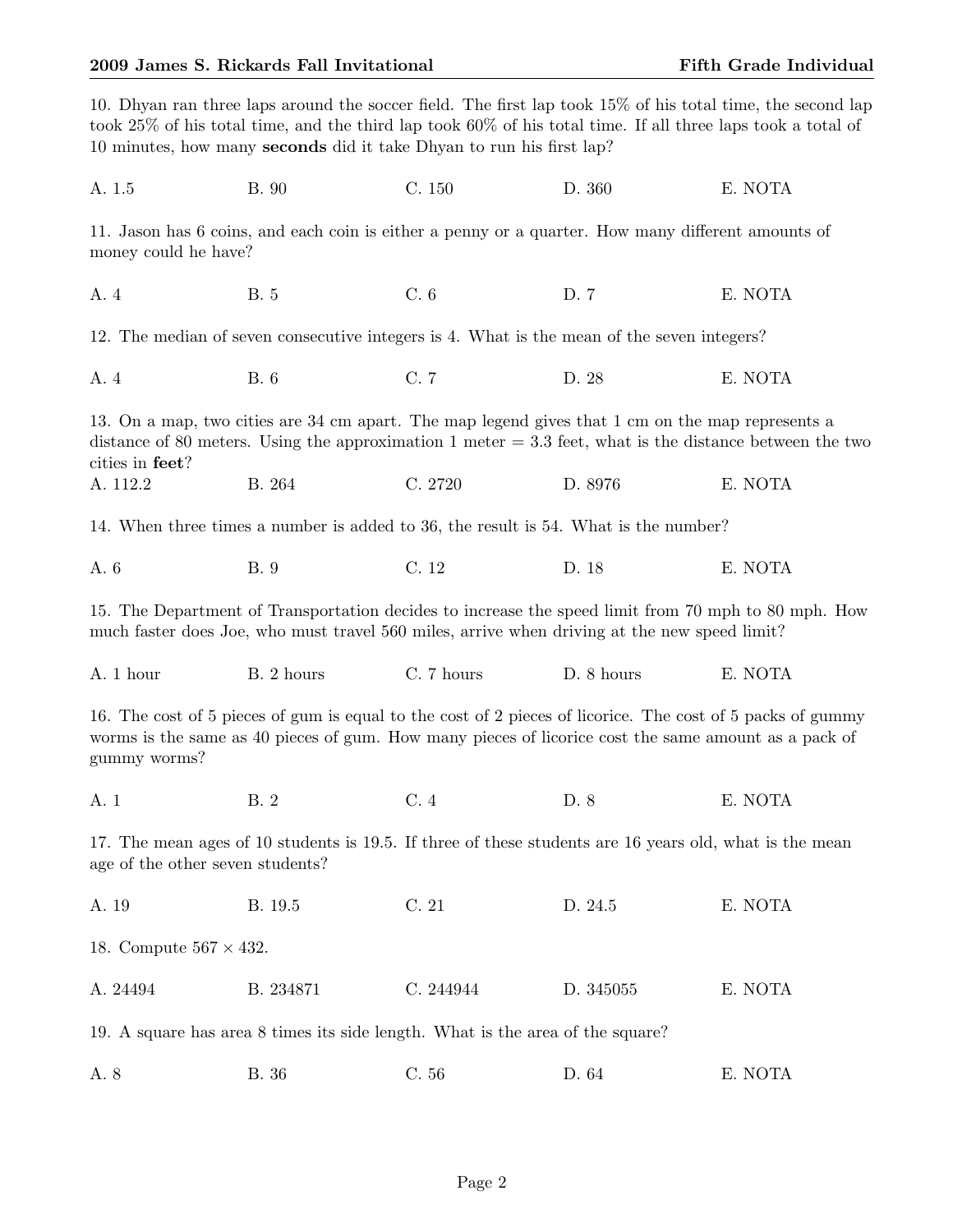|                                                                       | 20. Thirty percent of a number is equal to sixty percent of 200. What is this number?                                                                                                                 |              |            |                                                                                                            |  |  |
|-----------------------------------------------------------------------|-------------------------------------------------------------------------------------------------------------------------------------------------------------------------------------------------------|--------------|------------|------------------------------------------------------------------------------------------------------------|--|--|
| A. 100                                                                | <b>B.</b> 300                                                                                                                                                                                         | C.400        | D. 600     | E. NOTA                                                                                                    |  |  |
|                                                                       | 21. Jim has 5 cards: the 10, 7, 6, 5, and 2. Bob asks Jim for his highest card, which Jim gives to Bob.<br>Bob then asks Jim for his second highest card still remaining in Jim's hand, which is the: |              |            |                                                                                                            |  |  |
| A. 5                                                                  | <b>B.</b> 6                                                                                                                                                                                           | C. 7         | D. 10      | E. NOTA                                                                                                    |  |  |
| (reduced) cost of the shoes?                                          |                                                                                                                                                                                                       |              |            | 22. A store reduces the price of shoes by 30%. If the original cost of the shoes was \$45, what is the new |  |  |
| A. \$9.00                                                             | B. \$13.50                                                                                                                                                                                            | $C.$ \$31.50 | D. \$43.65 | E. NOTA                                                                                                    |  |  |
| 23. If $X = 1762 + 2412 + 9812$ , what is the sum of the digits of X? |                                                                                                                                                                                                       |              |            |                                                                                                            |  |  |
| A. 27                                                                 | <b>B.</b> 28                                                                                                                                                                                          | C. 34        | D. 45      | E. NOTA                                                                                                    |  |  |
| 24. Define the operation $a\Psi b = 2a + 5b$ . What is 7 $\Psi$ 2?    |                                                                                                                                                                                                       |              |            |                                                                                                            |  |  |
| A. 9                                                                  | <b>B.</b> 14                                                                                                                                                                                          | C.24         | D. 39      | E. NOTA                                                                                                    |  |  |
|                                                                       | to bring his percentage of free throws made (for the first 50) to $80\%$ ?                                                                                                                            |              |            | 25. Ray made 10 of his first 15 free throw attempts. How many of his next 35 free throws must he make      |  |  |
| A. 15                                                                 | B. 25                                                                                                                                                                                                 | C.30         | D. 35      | E. NOTA                                                                                                    |  |  |

26. Hannah is stacking cans. She puts 10 cans on the bottom row, 9 cans on the next row, 8 on the next, and so on until she gets to the top row with only 1 can. How many cans are in her stack?

| D. 55<br>A. 36<br>C.50<br>B. 45 | E. NOTA |
|---------------------------------|---------|
|---------------------------------|---------|

27. The figure shown below consists of two squares with side lengths  $5x$  and  $2x$ , and a right triangle with leg lengths of  $5x$  and  $2x$ . If the total area of the two squares and the triangle is 884, what is  $x^2$ ?